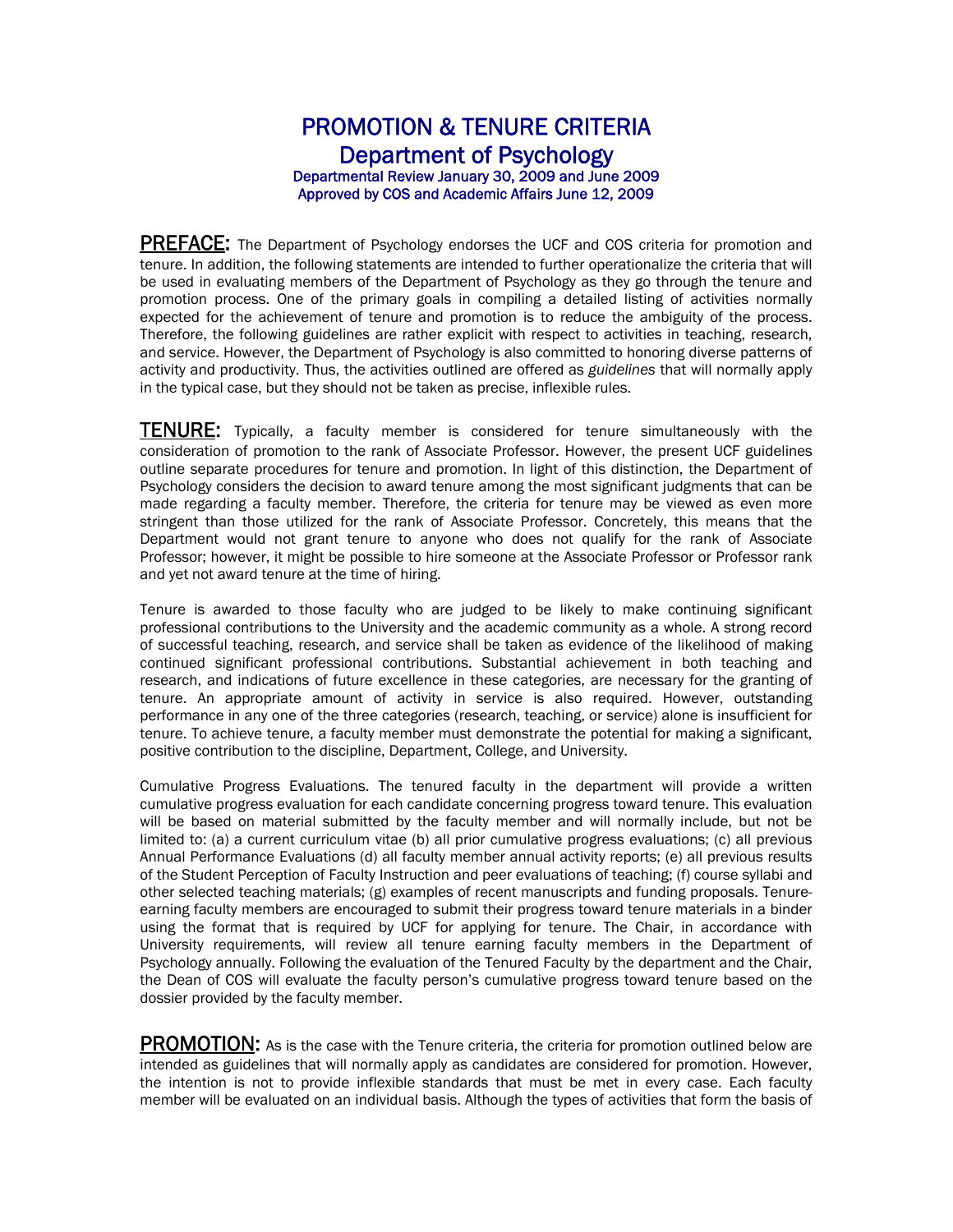promotion evaluations are founded on the Department's Annual Evaluation Standards and Procedures in Teaching, Research, and Service, and thus overlap across ranks, the level of performance expectations are intended to be progressive in nature for promotion from (a) Assistant Professor to Associate Professor, and (b) Associate Professor to Professor. Thus, for example, the criteria for promotion to Professor require that a candidate must demonstrate evidence of *sustained* excellence that leads to peer recognition of one's achievements in the discipline at the national or international level.

ADDITIONAL INTRODUCTORY COMMENTS: The following additional guidelines are offered in response to evolving standards of performance expectations, particularly for the attainment of tenure and promotion to the rank of Associate Professor, and in response to requests by the faculty to provide increased specificity to the Department's Promotion and Tenure criteria. This evolution has particularly impacted expectations in the Research area as the Department's mission has increasingly emphasized graduate study and research. As noted earlier, however, it should be acknowledged that evaluation for tenure and/or promotion is accomplished on an individual basis.

It is recognized that multiple/joint authorship is a normal and valued pattern of publication credit in Psychology. Ethical practice generally suggests that the order of authorship will reflect the relative professional contributions of the authors to the research product. Additionally, while a faculty director may have made substantial contributions to the publication manuscript, APA ethical practice dictates that 1<sup>St</sup> authorship of a publication based on a student's thesis or dissertation would normally go to the student.

A normal expectation for faculty research productivity in the Department is approximately 1-2 publications per year. However, it is recognized that new faculty will require considerable time to start their research program at UCF and produce manuscripts for review. It is also recognized that peerreviewed publications are more highly valued than non peer-reviewed publications. Thus, the number of publications deemed acceptable for tenure and promotion will vary depending on the quality and impact of the publications, the pattern of publication activity across the years prior to tenure and/or promotion, whether the candidate can provide evidence of significant intellectual leadership in their research efforts, and that the research efforts indicate a clear trajectory toward national recognition (or in the case of promotion to Professor, that national recognition has been achieved). While research collaborations are encouraged, it is also important that the candidate establish a focal area of research.

## PROMOTION TO ASSOCIATE PROFESSOR.

Evidence of established and sustained excellence in teaching, research, service must be present.

Excellence in teaching will normally be demonstrated by active and productive involvement with either undergraduate or graduate students [for example, faculty whose primary assignment is on a Regional Campus may not have the opportunity to teach graduate students). Excellence will normally be assessed in both classroom teaching as well as through mentorship or supervision of individual students. Excellence in teaching will also normally be evaluated in terms of *Peer* evaluations, (use proper terminology), and other outcome indicators of accomplishments in this area. Evidence of excellence in Teaching would normally include items from the "Teaching" category of the Department Annual Evaluation Standards and Procedures.

Development of an ongoing program of research, productivity in research, as well as evidence of the beginning of national recognition in scholarship are hallmarks for tenure and promotion to Associate Professor. This is accomplished through the development of a focal area of research expertise, presentation and publication of work in national forums, etc. The record should demonstrate research of high quality and impact.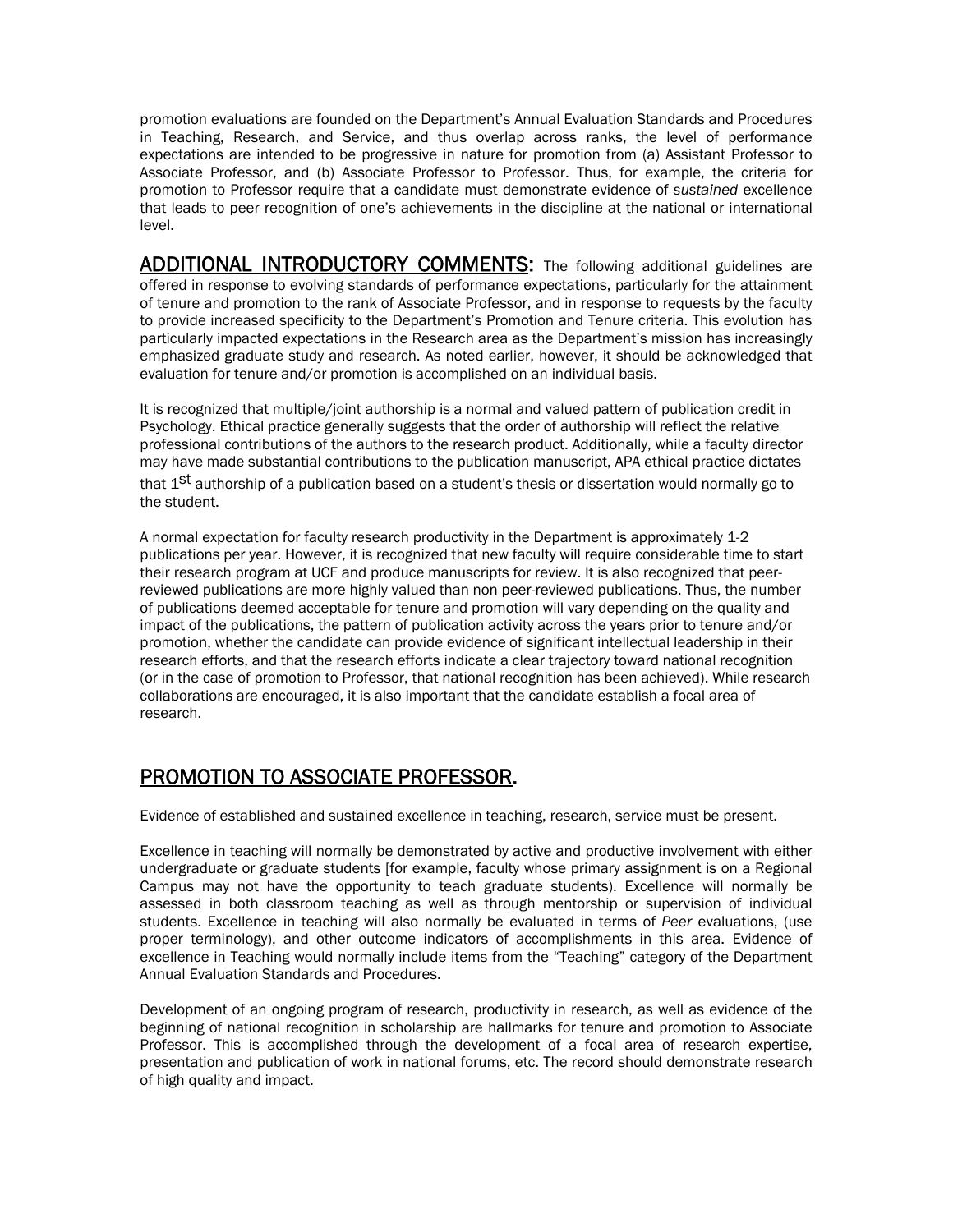Excellence in research requires evidence that the candidate has developed a program of research and that the candidate's research is on a clear trajectory leading to national impact and recognition. The judgment of whether this trajectory is present is complex and cannot be communicated as a simple number of publications. While it is encouraged to collaborate with others on research, it is expected that each candidate will have programmatic research in a focal area. Major research products to be evaluated include journal articles, scholarly books, scholarly book chapters, and presentations. Typically, articles that appear in peer-reviewed journals and scholarly books will be weighted substantially more than book chapters. In a like manner, conference presentations will be weighted substantially less than book chapters. Textbooks will normally be considered as evidence of teaching effectiveness rather than as evidence of scholarship unless they are high-quality graduate texts. Normally, the recognition of a national scholarly reputation is through the publication of researchbased papers in recognized peer reviewed scientific journals. Although submissions are an indication of research effort, it is understood that "in press" and published products are necessary. Each of the products must be evaluated in terms of the quality of the work and its impact. Moreover, a candidate's entire research career will be considered in the evaluation process, but the primary focus of the evaluation will be on research published while at the University of Central Florida.

External funding is an important factor in promotion. Although any source of external financial support (e.g., recruiting internship sites for students, securing money for speakers series) helps the operation of the department and its programs, external funding from competitive external sources such as NSF, NIH, and DOD adds prestige to the institution, the department, and the researcher. External research funding includes local, state, and private foundation grants. It is expected that candidates for promotion to Associate Professor participate in the writing of external contract or grant proposals and that they will be the recipient of external research funding. However, it is understood that some areas of research have few funding opportunities and this should be taken into consideration in promotion decisions. Finally, while external funding from competitive sources represents highly valued scholarly activity and is an indicator of scholarship excellence, it is expected in addition to, but not in place of, peer reviewed publications.

Evidence of quality and impact can be derived from a variety of sources. The lists below describe many of these sources, but should not be considered as a simple checklist of items to be completed. The basic core list defines those accomplishments that must be demonstrated to achieve promotion to the rank of Associate Professor with tenure. The expanded core list defines those accomplishments that are highly desirable but are not necessary to achieve promotion to Associate Professor with tenure. It is expected that candidates for Associate Professor will focus primarily on outcomes on the basic list. It is not expected that a candidate for Associate Professor will have many of the specific indicators on the expanded list. However, the expanded list identifies sources that can be used for evidence of impact and quality when used in conjunction with those on the top list.

#### Basic Core:

- Quality of publication outlets (e.g. impact data, top journals for that area)
- Evidence that publications were obtained fairly consistently throughout the years leading up to promotion (or that breaks in publications are easily explained by the nature of the research)
- Evidence that candidate is the intellectual leader of a major part of the research (e.g., order of authorship, coauthoring with graduate students)
- Presentation at professional meetings
- Success in obtaining external funding from competitive sources as appropriate to the area of study. Acceptable funding agencies include, but are not limited to, federal agencies, state agencies and private foundations.

The achievement of excellence in "Service" includes evidence of a sustained, ongoing involvement in professional service to one's community. "Community" may be defined in a variety of ways including and perhaps most importantly, the University Community [Department, College, University at-large], the SUS, regional, national, or international communities of scholars, the local community, the State,